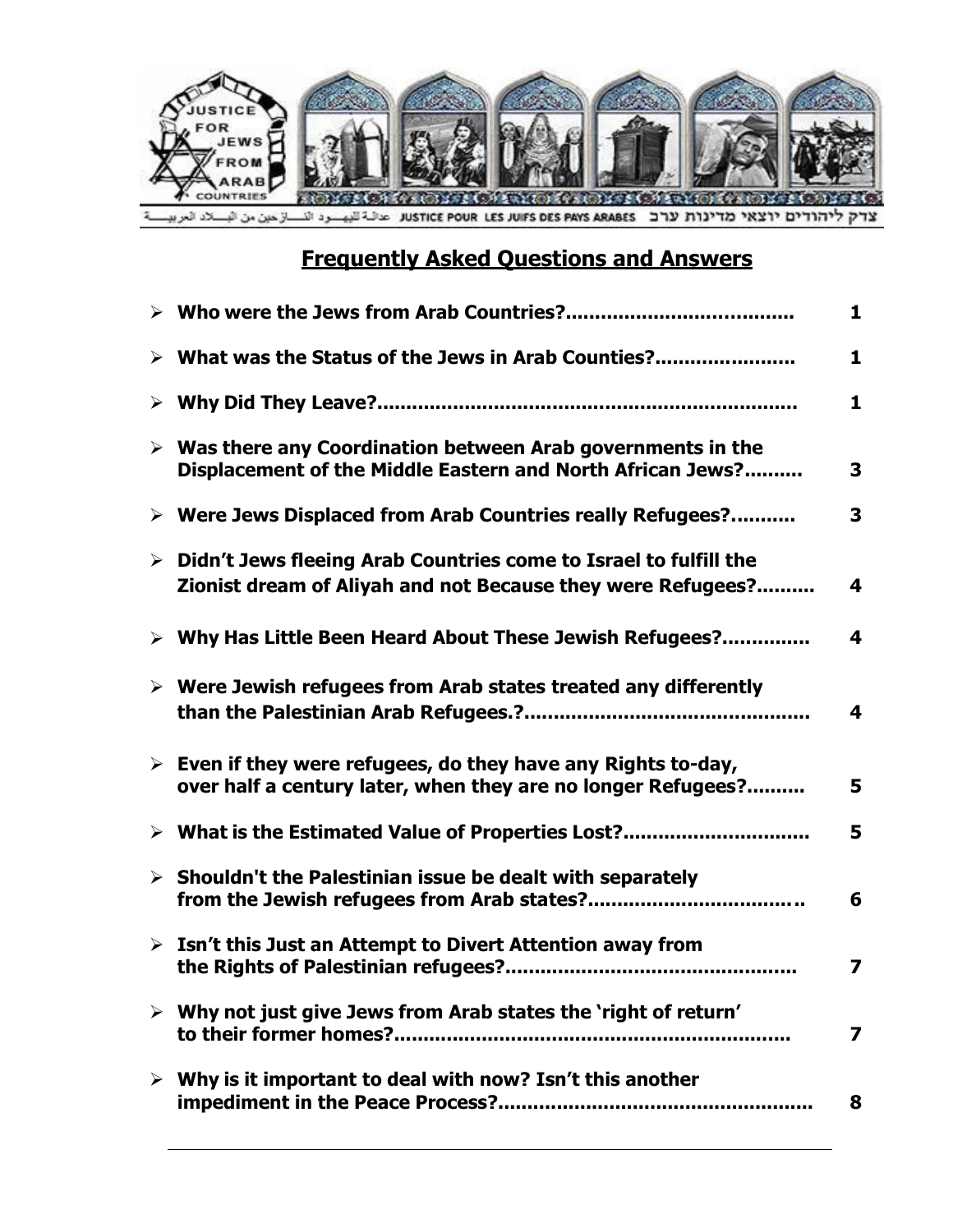# **Q. Who were the Jews from Arab Countries?**

**A.** There has been an uninterrupted presence of large Jewish communities in North Africa, the Middle East and the Gulf Region for thousands of years.

In the eighth and sixth centuries BCE, Assyria and Babylon respectively conquered the ancient Kingdoms of Israel and Judea. With the subsequent dispersion of the Jewish people, this marked the beginnings of the ancient Jewish communities of the Middle East, the Gulf Region and North Africa. Jews were living in these lands some 1,000 years before the Arab Muslim conquests of these regions -- including the Land of Israel -- and about 2,500 years before the birth of the modern Arab states.

| <b>COUNTRY/REGION</b> | DATE OF JEWISH RESIDENCY    |  |  |  |
|-----------------------|-----------------------------|--|--|--|
| Egypt                 | <b>Since Biblical times</b> |  |  |  |
| Iraq                  | $6th$ century BCE           |  |  |  |
| Lebanon               | $1st$ century BCE           |  |  |  |
| Libya                 | 3rd century BCE             |  |  |  |
| Syria                 | $1st$ century CE            |  |  |  |
| Yemen                 | 3rd century BCE             |  |  |  |
| Morocco               | $1st$ century CE            |  |  |  |
| Algeria               | $1st - 2nd$ century CE      |  |  |  |
| Tunisia               | 200 CE                      |  |  |  |

In the 7th century CE, Arab armies under the banner of the new religion of Islam conquered the vast regions of the Middle East and North Africa, encountering indigenous peoples living in their own lands. Over the centuries, these regions have become known as the "Arab world." Yet, non-Arab and non-Muslim minorities, the original, indigenous inhabitants remained as minorities in their own lands.

# **Q. What was the Status of the Jews in Arab Counties?**

**A.** The 1,400 year history of the Jews under Arab and Muslim rule is a long and varied one. Jews (and Christians) were considered dhimmi, "the people of the Book", a 'protected' group of second-class citizens. The status of Jews living in Muslim lands was marked by some golden periods of prosperity. These periods were often marked by Jewish advances in medicine, business and culture. Jewish philosophy and religious study also flourished. Often, however, Jews were subjected to punishing taxes, forced to live in cramped ghetto-like quarters (mela) and relegated to the lower-levels of the social strata.

# **Q. Why Did They Leave?**

**A**. The situation for Jews worsened in the  $20<sup>th</sup>$  century, as witnessed by a consistent, wide-spread pattern of persecution and the mass violations of the human rights of Jewish minorities in Arab countries. After achieving independence, official decrees and legislation enacted by Arab regimes denied human and civil rights to Jews and other minorities; expropriated their property; stripped them of their citizenship; and other means of livelihood. Jews were often victims of murder; arbitrary arrest and detention; torture; and expulsions.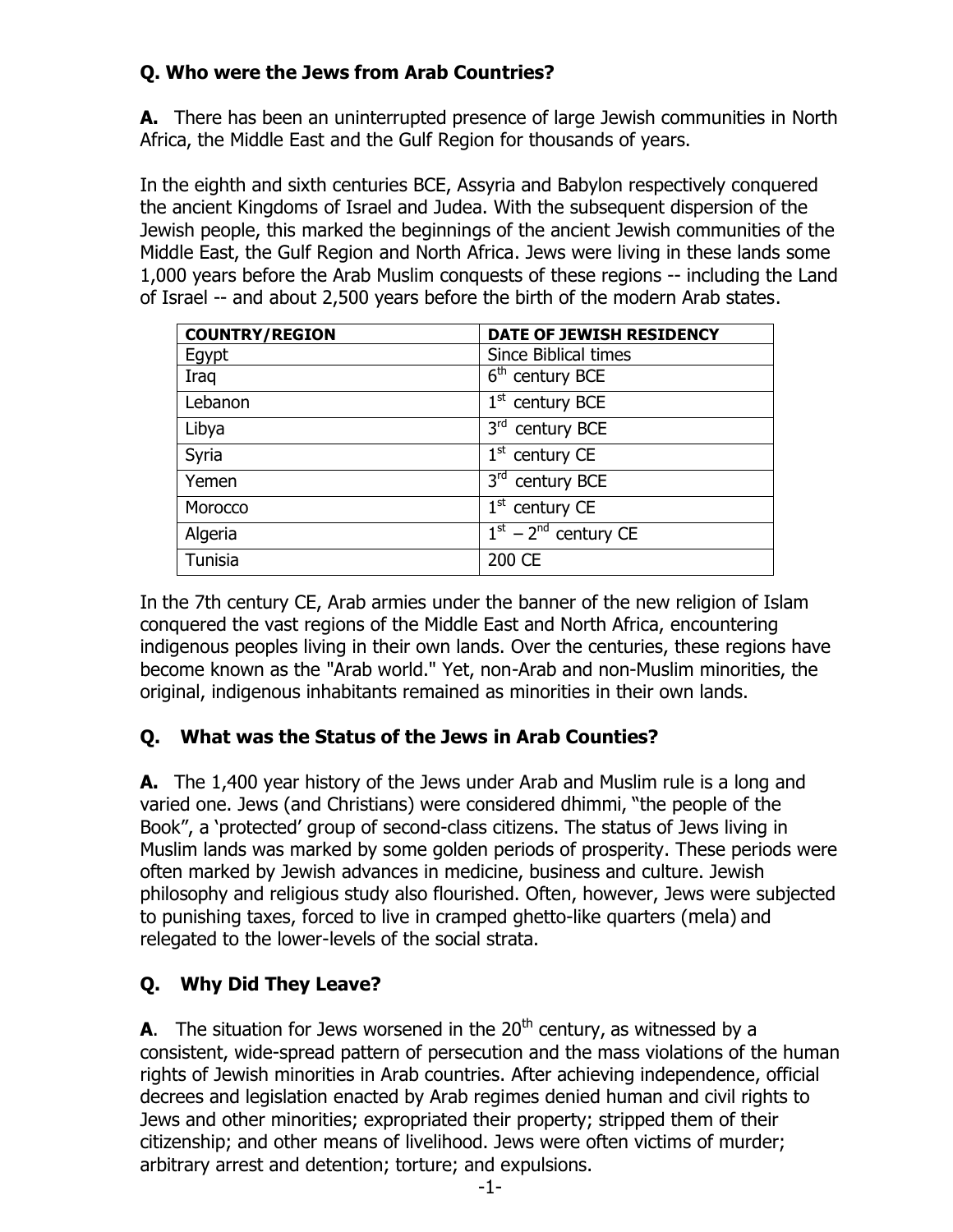The situation became most perilous upon the declaration of the State of Israel in 1948, when many Arab countries declared war, or backed the war against Israel. Jews were either uprooted from their countries of longtime residence or became subjugated, political hostages of the Arab-Israeli conflict.

|                | 1948                 | $1958^1$ | $1968^2$       | $1976^3$       | 2001 <sup>4</sup> | $2005^5$               | 2012<br>(est.) |
|----------------|----------------------|----------|----------------|----------------|-------------------|------------------------|----------------|
| <b>Aden</b>    | 8,000                | 800      | $\overline{0}$ | $\overline{0}$ | $\overline{0}$    | $\overline{0}$         | $\overline{0}$ |
| <b>Algeria</b> | 140,000              | 130,000  | 3,000          | 1,000          | $\overline{0}$    | $\overline{0}$         | $\overline{0}$ |
| <b>Egypt</b>   | 75,000               | 40,000   | 2,500          | 400            | 100               | 100                    | 75             |
| <b>Iraq</b>    | 135,000              | 6,000    | 2,500          | 350            | 100               | 60 <sup>6</sup>        | 50             |
| Lebanon        | 5,000                | 6,000    | 3,000          | 400            | 100               | $\sim$ 50 <sup>7</sup> | 40             |
| Libya          | 38,000               | 3,750    | 500            | 40             | $\mathbf{0}$      | $\overline{0}$         | $\overline{0}$ |
| <b>Morocco</b> | 265,000              | 200,000  | 50,000         | 18,000         | 5,700             | 3,500                  | 3,000          |
| <b>Syria</b>   | 30,000               | 5,000    | 4,000          | 4,500          | 100               | 100                    | 50             |
| <b>Tunisia</b> | 105,000              | 80,000   | 10,000         | 7,000          | 1,500             | 1,100                  | 1,000          |
| Yemen          | 55,000               | 3,500    | 500            | 500            | $200^8$           | 200                    | 100            |
| <b>TOTAL</b>   | 856,000 <sup>9</sup> | 475,050  | 76,000         | 32,190         | 7,800             | 5,110                  | 4,315          |

This made the situation for Jews in Arab countries untenable, and caused a mass exodus from most countries.

Israel absorbed more than 620,000 of these former Jewish refugees, providing a safe haven for Jews and fulfilling the Zionist dream of their ingathering to the homeland of the Jewish people. The rest – some 1/3 of all Jews displaced from Arab countries - found refuge in Europe, North and South America, and elsewhere.

#### **Q. Was there any coordination between Arab governments in the displacement of the Middle Eastern and North African Jews?**

There is ample evidence that points to a pattern of conduct amongst a number of Arab regimes that appeared intended to coerce Jews to leave, or to use them as weapons in the Arab world's struggle against the State of Israel. This is evidenced from: (a) The drafting of a Law by the Political Committee of the Arab League that recommended a coordinated strategy of repressive measures against Jews; and (b)

<sup>1</sup>*American Jewish Yearbook* (AJY) v.58 *American Jewish Committee*.

<sup>2</sup>AJY v.68; AJY v.71

<sup>3</sup>AJY v.78

 $4$  AJY v.101

 $^{\rm 5}$  AJY v.105

 $6$  Saad Jawad Qindeel, head of the political bureau of the Supreme Council for the Islamic Revolution in Iraq, as reported in *The Jerusalem Post*: July 18, 2005.

<sup>7</sup>*Time Magazine*. February 27, 2007.

 $^8\,$  AJY v.102

<sup>9</sup>Roumani, *The Case* 2; *WOJAC'S Voice* Vol.1, No.1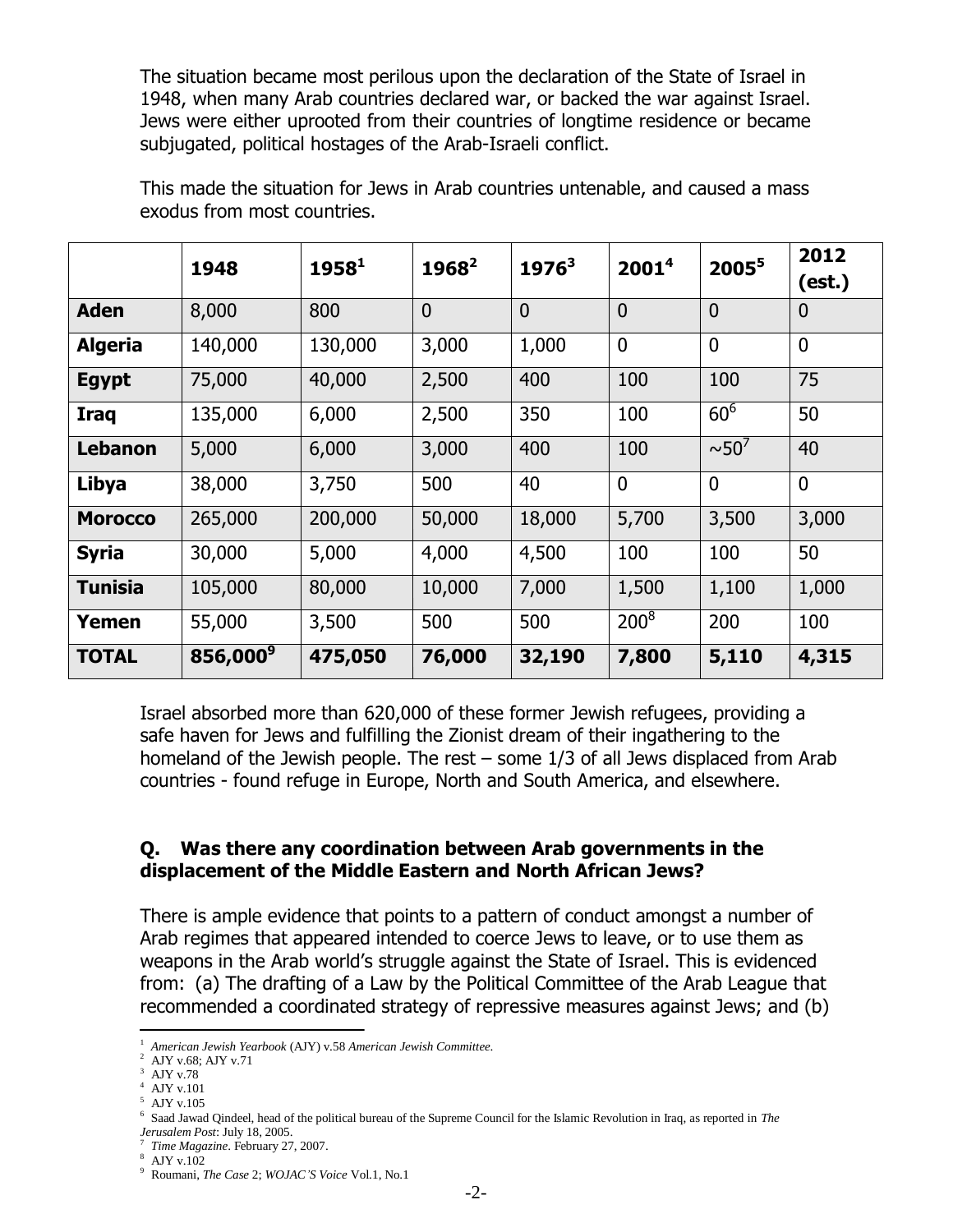strikingly similar legislation and discriminatory decrees, enacted by numerous Arab governments that violated the fundamental rights and freedoms of Jews resident in Arab countries.

In 1947, the Political Committee of the Arab League (League of Arab States) drafted a law that was to govern the legal status of Jewish residents in all Arab League countries. In fact, members of the Arab League were colluding to encourage state sanctioned discrimination against Jews in all of its member states – at the time, Egypt, Iraq, Lebanon, Saudi Arabia, Syria, Jordan, and Yemen.

This Draft Law of the Arab League provided that "...all Jews – with the exception of citizens of non-Arab countries – were to be considered members of the Jewish 'minority state of Palestine,'; that their bank accounts would be frozen and used to finance resistance to 'Zionist ambitions in Palestine; Jews believed to be active Zionists would be interned as political prisoners and their assets confiscated; only Jews who accept active service in Arab armies or place themselves at the disposal of these armies would be considered 'Arabs.'"

Arab countries then enacted discriminatory legislation against Jews. From the sheer volume of these subsequent state-sanctioned discriminatory decrees, replicated in so many Arab countries and instituted in such a parallel fashion, one is drawn to the conclusion that such evidence suggests a common pattern of repressive measures, indeed collusion - against Jews by Arab governments (For example, see "State Sanctioned Persecution of Jews in Egypt [\(http://www.justiceforjews.com/egypt.htm](http://www.justiceforjews.com/egypt.htm) and Iraq [\(http://www.justiceforjews.com/iraq.html\)](http://www.justiceforjews.com/iraq.html)

## **Q. Were Jews Displaced from Arab Countries Really Refugees?**

**A.** The answer is definitively yes.

The international definition of a refugee, as detailed The 1951 Convention Relating to the Status of Refugees clearly applies to Jews who had "a well-founded fear of being persecuted for reasons of race, religion…"

Moreover, on two occasions, in 1957 and again in 1967, the United Nations High Commissioner for Refugees (UNHCR) determined that Jews fleeing from Arab countries were refugees who fell within the mandate of the UNHCR.

"Another emergency problem is now arising: that of refugees from Egypt. There is no doubt in my mind that those refugees from Egypt who are not able or not willing to avail themselves of the protection of the Government of their nationality fall under the mandate of my office." - Mr. Auguste Lindt, UN High Commissioner for Refugees, Report of the UNREF Executive Committee, Fourth Session – Geneva 29

January to 4 February, 1957.

"I refer to our recent discussion concerning Jews from Middle Eastern and North African countries in consequence of recent events. I am now able to inform you that such persons may be considered prima facie within the mandate of this Office." - Dr. E. Jahn, Office of the UN High Commissioner, United Nations High Commissioner for Refugees, Document No. 7/2/3/Libya, July 6, 1967.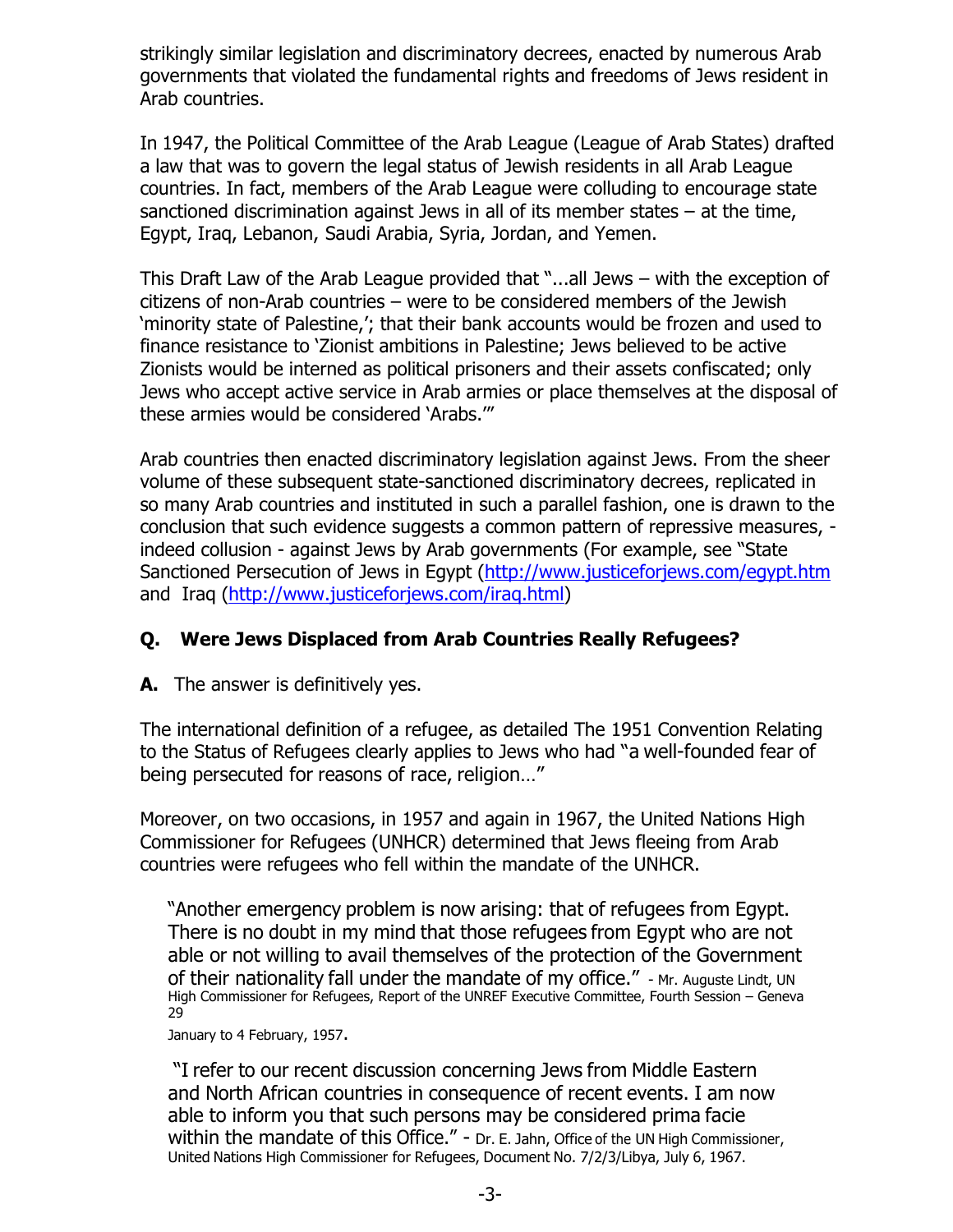Therefore, according to international law, Jews fleeing Arab countries were indeed 'bona fide' refugees, who were determined to fall under the mandate of the United Nations High Commissioner for Refugees.

## **Q. Didn't Jews fleeing Arab countries come to Israel to fulfill the Zionist dream of Aliyah and not because they were refugees?**

Jews in Arab countries were caught in a 'push-pull' scenario. Due to the longstanding and mounting persecution, Jews realized that there was no long term future for them and their families in the Arab country in which they were born - the 'push' theory. In deciding where to go, the 'pull' theory was paramount – most Jews deciding to resettle in Israel, the homeland of the Jewish people.

Either way, whether they resettled in Israel for Zionist reasons or elsewhere, Jews displaced from Arab countries were legally considered refugees under international law.

## **Q. Why has little been heard about these Jewish refugees?**

**A.** The international community paid little attention to the plight of Jews fleeing Arab countries. Moreover, these displaced Jews did not remain refugees for long. They were successfully integrated into Israel and other host countries and did not become wards of the international community.

#### **Q. Were Jewish refugees from Arab states treated any differently than the Arab Palestinian refugees?**

**A.** History reveals that there were two refugee populations created as a result of the longstanding dispute in the Middle East - Palestinians and Jews displaced from Arab countries.

Yet, when the issue of 'refugees' is raised within the context of the Middle East, people invariably refer only to Palestinian refugees. Neither the mass violations of human rights nor the displacement of Jews from Arab countries has ever been adequately addressed by the international community.

Since 1947, the United Nations' predominant focus has been on Palestinians:

i) 1088 resolutions of the UNGA and UNSC on the Middle East, including 172 resolutions on Palestinian refugees;

ii) Thirteen UN agencies and organizations mandated or newly created to provide protection and relief to Palestinian refugees; and

iii) Over the last 60 plus years, tens of billions of dollars have been disbursed by the international community to provide services and assistance to Palestinian refugees.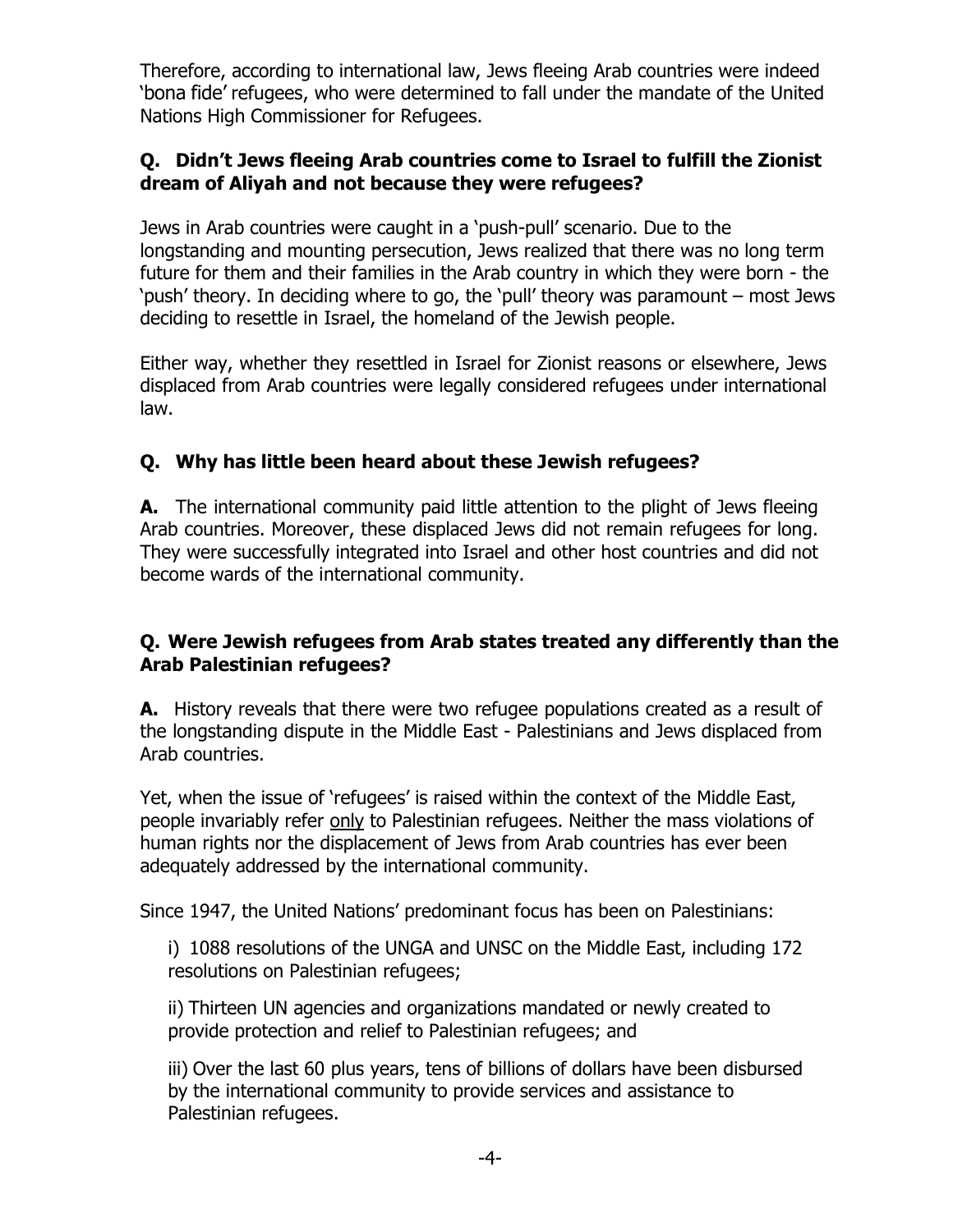During that same period, there were no UN resolutions; no support provided by UN agencies; nor any financial assistance forthcoming from the international community to ameliorate the plight of Jewish and other refugees from Arab countries.

Moreover, there is one fundamental distinction between Palestinian refugees and Jewish refugees that must be underscored. Israel, under attack from six Arab armies, with scarce and scant resources, tried as best she could to integrate the Jews from Arab countries who arrived at her borders. By comparison, Arab countries, with the sole exception of Jordan, turned their backs on displaced Palestinians and sequestered then in camps to be used as a political weapon in the Arab world's struggle against the state of Israel.

## **Q. Even if Jews fleeing Arab countries were refugees, do they have any rights to-day, over half a century later, when they are no longer refugees?**

There is no statute of limitations on the rights of refugees. The passage of time does not negate refugee rights to petition for redress for mass violations of human rights as well as for losses.

If a refugee left behind assets, including bank accounts, pension plans, they do not lose their rights to these assets, notwithstanding how many years have passed.

Therefore Jewish refugees, even though many years later and resettled, still have rights under international law.

# **Q. What is the estimated value of properties lost?**

**A.** In virtually all cases, as Jews left their country, individual and communal properties were confiscated without compensation provided to rightful owners. Most recent analyses have determined that Jews lost considerably more in assets than Palestinians.

One of the most credible estimates for assets left behind by Palestinians fleeing the 1948 war was prepared by John Measham Berncastle, who undertook the task in the early 1950s under the aegis of the United Nations Conciliation Commission for Palestine (UNCCP). He was a British land value estimator who had worked in Palestine since 1935. His estimate was 120 million Palestinian pounds of which about 100 million was for land and buildings and 20 million for movable property. Other estimates would add some 4-5 million Palestinian pounds for Arab bank accounts that were blocked.  $^{10}$ 

This total of 125 million Palestinian pounds would have amounted to \$350 million in 1948. This is equal to some \$650 per 1948-1949 refugee. This number is comparable to per capita assets for Poland, the Baltic States, and southeast European countries during the late 1930s, which ranged from \$550 to \$700. $^{11}$ 

<sup>10</sup>Fishbach, Michael R. *Records of Dispossession: Palestinian Refugee Property and the Arab-Israeli Conflict.* New York: Columbia UP, 2003. P. 98.

<sup>11</sup>Zabludoff, Sidney. "The Palestinian Refugee Issue: Rhetoric vs. Reality." Jerusalem Center for Public Affairs, *Jewish Political Studies Review.* 20:1-2., Spring 2008. P. 2.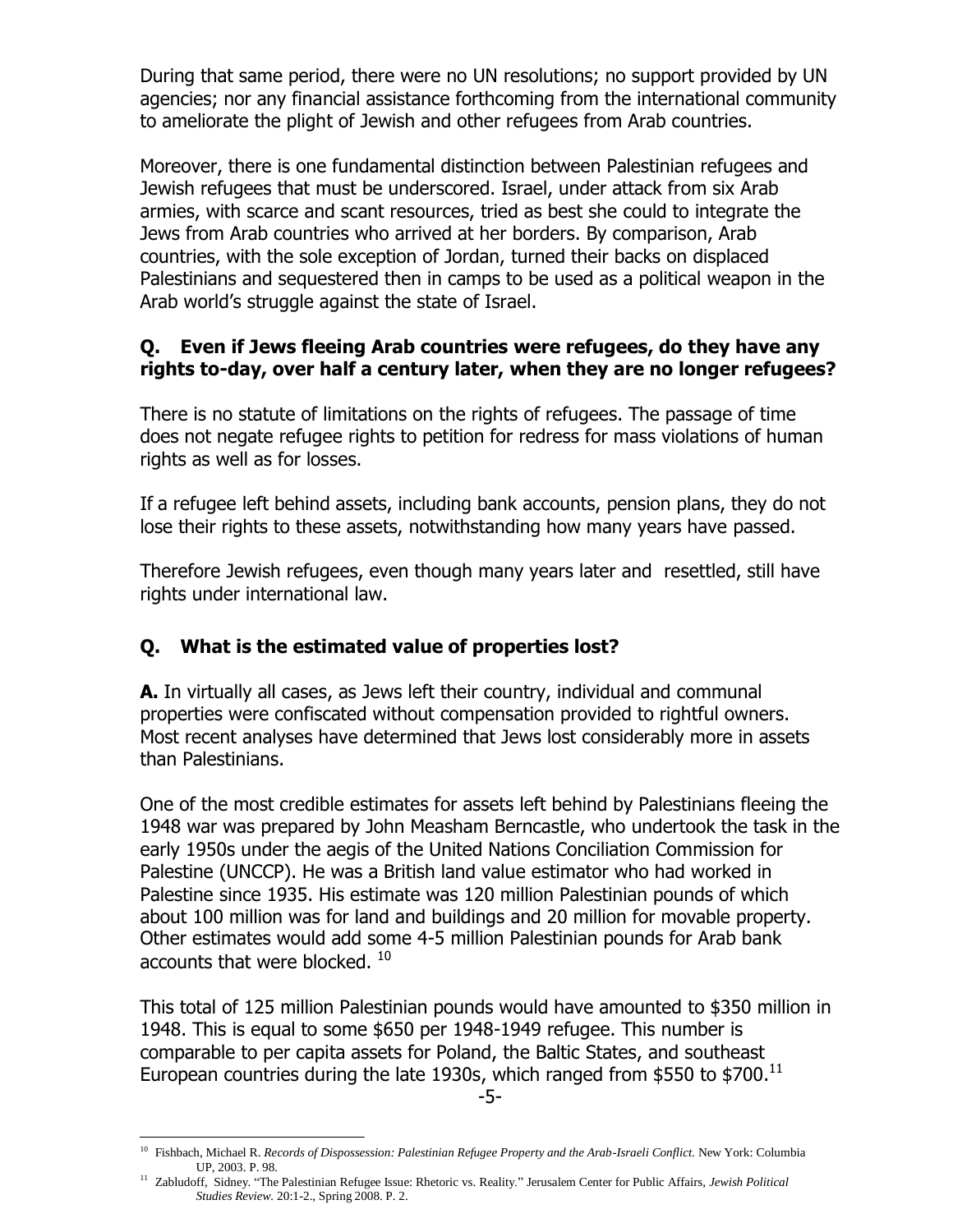To this must be added the assets and losses for an additional 100,000 Palestinians who fled in the aftermath of the 1967 war and the 40,000 Internally Displaced Persons (IDP). At \$700 per capita, that would amount to another \$100 million in lost Palestinian assets. Thus the total of assets lost by Palestinians is some \$450 million. In 2007, using the U.S. Consumer Price Index to allow for grow, this would amount to  $$3.9$  billion.  $^{12}$ 

In terms of Jewish refugee assets, one of the most recent analyses was prepared by Sidney Zabludoff, an economist who worked for the White House, CIA, and Treasury Department for more than thirty years. Zabludoff's assessment concludes that Jewish refugees from Arab countries suffered significantly greater losses (\$6 billion) that Palestinian refugees (\$3.9 billion). This disparity could be attributable to the fact that Jews had higher per capita assets than others, as most Jews lived in urban areas and held a large share of the professional jobs. The same demographic structure existed in virtually all countries of the Middle East and North Africa. For example, while Jews made up only three percent (3%) of the Iraqi population in 1948, they accounted for 20 percent of the population of Baghdad. The Palestinian population, as a whole, was more rural dwelling.

Moreover, any calculations for Jews refugees must include both communal (e.g. schools, synagogues, hospitals cemeteries) and individual assets (e.g. homes, businesses, land, pensions, benefits). The Palestinians' figure includes only lost individual assets as there were no communal properties.

It must be stressed that seeking rights for Jewish refugees from Arab countries is not only about compensation. It is an attempt to seek truth and justice; that the rich 2,500 year history of Jews in the region is not expunged from the history of the 20<sup>th</sup> century; that Arab governments take responsibility for their ill-treatment of their Jewish populations; and that the suffering of Jewish refugees be recognized and redressed.

## **Q. Shouldn't the Palestinian issue be dealt with separately from the Jewish refugees from Arab states?**

**A.** As part of any Middle East peace negotiations, all issues must be dealt with legally and equitably.

The Jews who were forced out of their homes by the actions of Arab governments, were victims of an aggression that was carried out by these same Arab states against the newly founded State of Israel. Two populations of refugees emerged.

This is reflected in all relevant international bilateral or multilateral agreements that have focused on promoting peace in the region. By way of example, UN Resolution 242, The Road Map, The Madrid Conference, all had references to 'refugees' – not Palestinian refugees – the language of which is generic, allowing for the recognition and inclusion of all Middle East refugees - Jews, Arabs and others.

 $12$  Zabludoff, p. 2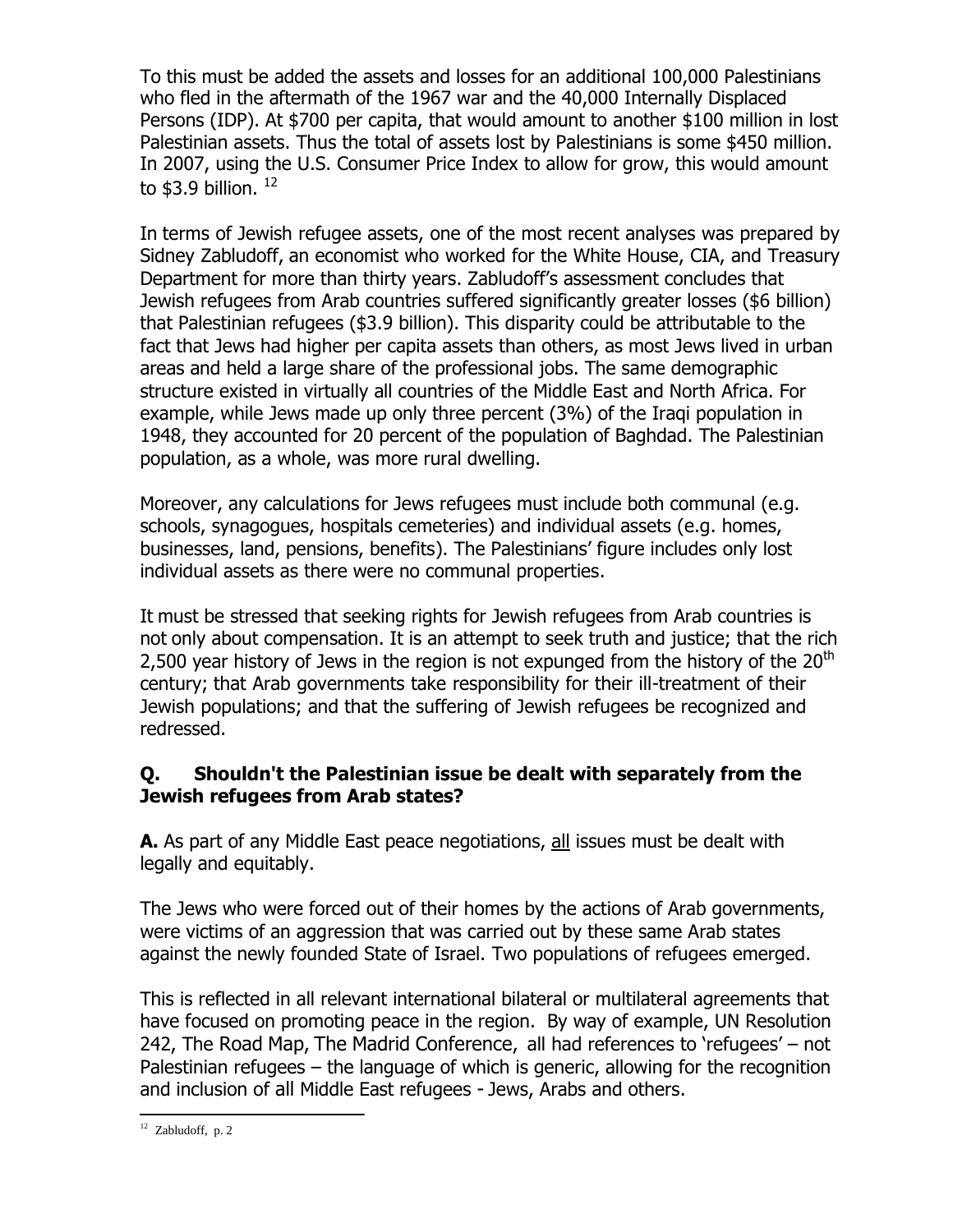Almost every reference to the refugee issue in Israeli-Palestinian agreements, talks about 'refugees', without qualifying which refugee community is at issue. By way of example, The Declaration of Principles of 13 September 1993 {Article V (3)}, and the Interim Agreement of September 1995 {Articles XXXI (5)}, both refer to 'refugees' as a subject for permanent status negotiations, without qualifications.

This clearly demonstrates the predisposition of all parties to deal with both refugee populations in the context of any Middle East peace negotiations.

## **Q. Isn't this just an attempt to divert attention away from the rights of Palestinian refugees?**

**A.** The legitimate call to secure rights and redress for Jews displaced from Arab countries is not a campaign against Palestinian refugees or an attempt to prevent discussion or resolution of any issue.

In any Middle East peace negotiations, there is no doubt that the claims of Palestinian refugees will be on the agenda and up for discussion. As a matter of law and equity, it is important that the rights of hundreds of thousands of Jews displaced from Arab countries be similarly placed on the international political and judicial agenda and that their claims also be recognized and addressed.

## **Q. Why not just give Palestinians and Jews the 'right of return' to their former homes?**

**A.** There are legal and practical reasons why this is not a solution.

Legally, according to many international law experts, when Palestinian representatives talk about the right of return, it is a gross misappropriation of international law. There is no 'right of return', because:

- $\triangleright$  It is not enshrined in customary law;
- $\triangleright$  It is not recognized as a general principle of international law; and
- $\triangleright$  When referred to in UN resolutions, it is advisory, not legally binding.

Therefore, the Palestinian claim to a 'right of return' is a canard intended to put Israel on the defensive and is a catchphrase for the destruction of the state of Israel. Moreover, it is intended to neutralize the legitimate claims of Jews displaced from Arab countries who have no desire to return to their countries of origin.

At various times, some Arab leaders have made statements saying that Jews could return to their former homes. It is illogical to think that Jews, who were subjected to mass violations of human rights, should return to those very countries where they were subjected to such persecution. Arab states have not retracted the discriminatory laws that forced Jews to leave. Anti-Semitism in Arab countries is much stronger and more intense today than when Jews were originally displaced. For Jews to resettle in Arab countries would be to subject themselves to persecution and repression.